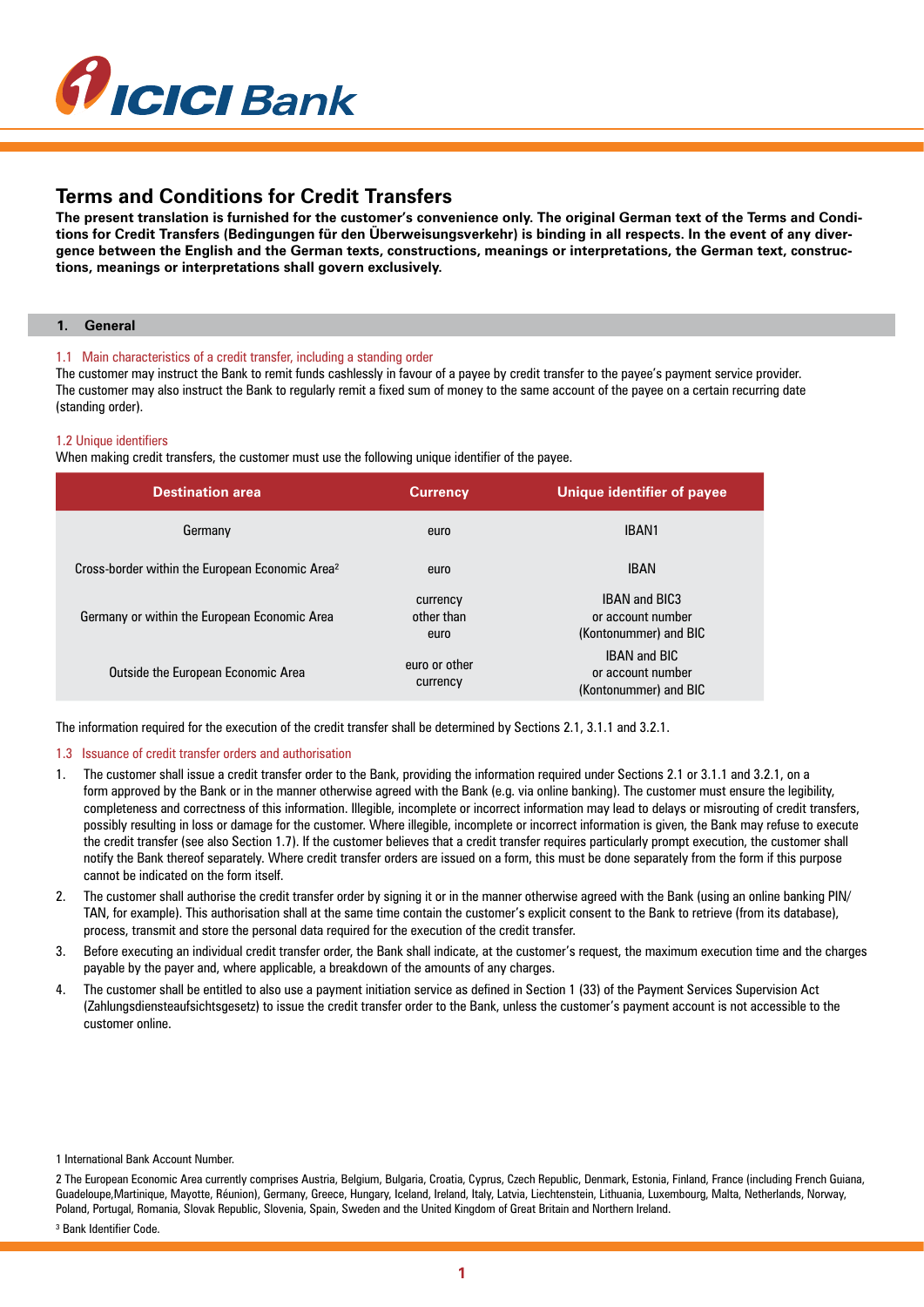

## 1.4 Receipt of credit transfer orders by the Bank

- 1. A credit transfer order shall become valid as soon as it is received by the Bank. This shall also apply if the credit transfer order is issued through a payment initiation service provider. Receipt shall take place upon delivery of the order into the Bank's designated receiving facilities (e.g. when it is handed in at the Bank's offices or entered into the Bank's online banking server).
- 2. If the point in time of receipt of a credit transfer order pursuant to paragraph 1, sentence 3 is not on a banking business day as indicated in the "List of Prices and Services" (Preis- und Leistungsverzeichnis), the credit transfer order shall be deemed to have been received on the following banking business day.
- 3. If a credit transfer order is received after the acceptance time indicated at the Bank's receiving facility or in the "List of Prices and Services", it shall be deemed, for the purpose of determining when the execution period commences (see Section 2.2.2), to have been received on the following business day.

#### 1.5 Revocation of credit transfer orders

- 1. Until receipt of the credit transfer order by the Bank (see Section 1.4, paragraphs 1 and 2), the customer may revoke it by making a declaration to this effect to the Bank. After receipt of the credit transfer order, revocation shall – subject to the provisions of paragraphs 2 and 3 – no longer be possible. Where customers use a payment initiation service provider to issue the credit transfer order, they may, by way of derogation from sentence 1, no longer revoke the credit transfer order vis-à-vis the Bank once they have given their consent to the payment initiation service provider to initiate the credit transfer.
- 2. If the Bank and the customer have agreed a certain date for the execution of a credit transfer (see Section 2.2.2, paragraph 2), the customer may revoke the credit transfer order or standing order (see Section 1.1) up to the end of the banking business day before the agreed date. The banking business days shall be set out in the "List of Prices and Services". If the revocation of a standing order is received by the Bank in due time, no further credit transfers shall be executed under this standing order.
- 3. A credit transfer order may only be revoked after the points in time referred to in paragraphs 1 and 2 if the customer and the Bank have agreed thereupon. This agreement shall become effective if the Bank manages to prevent the execution or to recover the amount of the credit transfer. If the customer uses a payment initiation service provider to issue the credit transfer order, the consent of the payment initiation service provider and the payee shall be additionally required. For handling such a revocation by the customer, the Bank shall levy the charge set out in the "List of Prices and Services".

#### 1.6 Receipt of credit transfer orders by the Bank

- 1. The Bank shall execute a customer's credit transfer order if the information required for the execution (see Sections 2.1, 3.1.1 and 3.2.1) is provided in the agreed manner (see Section 1.3, paragraph 1), the credit transfer order is authorised by the customer (see Section 1.3, paragraph 2) and a sufficient credit balance in the currency of the credit transfer order is available or sufficient credit has been granted (conditions for execution).
- 2. The Bank and the other payment service providers involved in the execution of a credit transfer order shall be entitled to execute the credit transfer solely on the basis of the unique identifier of the payee provided by the customer (see Section 1.2).
- 3. The Bank shall inform the customer at least once a month about the execution of credit transfers through the agreed account information channel. Where customers are not consumers, the manner in which and frequency with which they are informed may be agreed separately.

#### 1.7 Refusal of execution

- 1. If the conditions for execution (see Section 1.6, paragraph 1) are not fulfilled, the Bank may refuse to execute the credit transfer order. The Bank shall inform the customer thereof without delay, but in any case within the period agreed under Sections 2.2.1 or 3.1.2 and 3.2.2. It may do so also through the agreed account information channel. When doing so, the Bank shall, if possible, state the reasons for the refusal and indicate ways in which errors that led to the refusal can be rectified.
- 2. If the Bank is clearly unable to assign a unique identifier provided by the customer to any payee, payment account or payee's payment service provider, it shall inform the customer thereof without delay and, if necessary, return the amount of the credit transfer.
- 3. For the legitimate refusal to execute an authorised credit transfer order, the Bank shall levy the charge set out in the "List of Prices and Services".

#### 1.8 Transmission of credit transfer data

When executing a credit transfer, the Bank shall transmit the details contained in the credit transfer (credit transfer data) to the payee'spayment service provider either directly or through intermediary institutions. The payee's payment service provider may make the credit transfer data, which shall also include the payer's IBAN, available to the payee in full or in part.

Where cross-border credit transfers and domestic priority credit transfers are involved, the credit transfer data may also be forwarded to the payee's payment service provider via the Society for Worldwide Interbank Financial Telecommunications (SWIFT), based in Belgium. For system security reasons, SWIFT stores the credit transfer data temporarily at its operating centres in the European Union, Switzerland and the United States.

#### 1.9 Notification of unauthorised or incorrectly executed credit transfers

The customer shall inform the Bank without delay on finding that a credit transfer order was unauthorised or executed incorrectly. This shall also apply where a payment initiation service provider is involved.

4 See footnote 2.

<sup>5</sup> EEA currencies at present: Bulgarian lew, Croatian kuna, Czech krona, Danish krone, euro, Hungarian forint, Icelandic króna, Norwegian krone, Polish zloty, pound sterling, Romanian leu, Swedish krona, Swiss franc.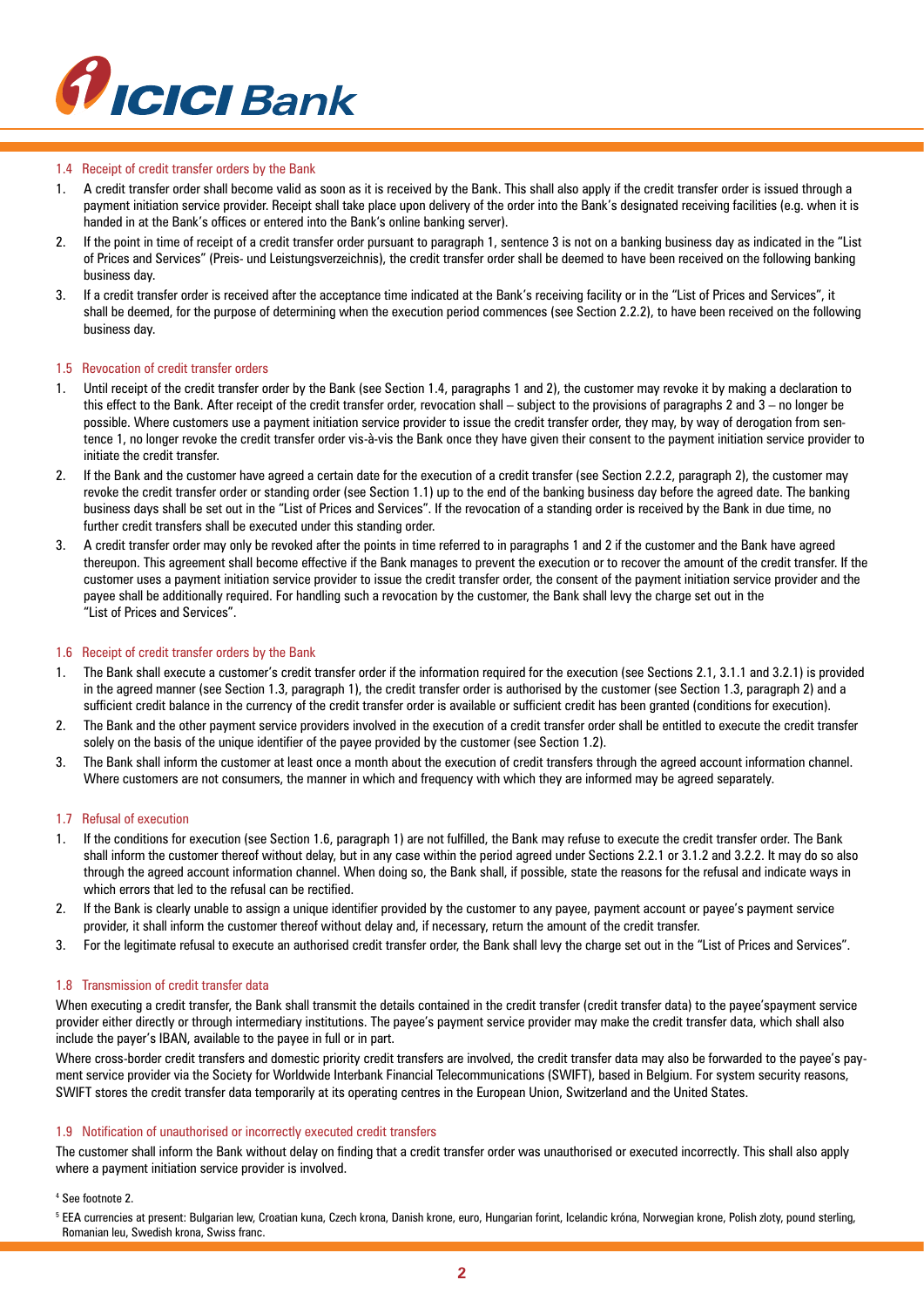

## 1.10 Charges and changes therein

## 1.10.1 Charges for consumers

The charges for credit transfers shall be set out in the "List of Prices and Services".

Any changes in the charges for credit transfers shall be offered to the customer in text form no later than two months before their proposed date of entry into force. If the customer has agreed an electronic communication channel with the Bank within the framework of the business relationship, the changes may also be offered through this channel. The customer may indicate either approval or disapproval of the changes before their proposed date of entry into force. The changes shall be deemed to have been approved by the customer, unless the customer has indicated disapproval before their proposed date of entry into force. The Bank shall expressly draw the customer's attention to this consequent approval in its offer. If the customer is offered changes in charges, the customer may also terminate the business relationship free of charge with immediate effect before the proposed date of entry into force of the changes. The Bank shall expressly draw the customer's attention to this right of termination in its offer.

Changes in charges for the payment services framework contract (current account agreement) shall be governed by No. 12 (5) of the General Business Conditions (Allgemeine Geschäftsbedingungen).

## 1.11 Exchange rate

If the customer issues a credit transfer order in a currency other than the account currency, the account shall nevertheless be debited in the account currency. The exchange rate for such credit transfers shall be determined on the basis of the conversion arrangement set out in the "List of Prices and Services".

Any change in the reference exchange rate specified in the conversion arrangement shall take effect immediately without prior notice to the customer. The reference exchange rate shall be made accessible by the Bank or shall stem from a publicly accessible source.

## 1.12 Reporting requirements under German law on foreign trade and payments

The customer must comply with the reporting requirements under German law on foreign trade and payments.

## **2. Credit transfers within Germany and to other European Economic Area4 (EEA) countries in euros or in other EEA currencies5**

## 2.1 Information required

The customer must provide the following information in the credit transfer order:

– Name of the payee

– Unique identifier of the payee (see Section 1.2); if the BIC is not known in credit transfers denominated in EEA currencies other than euro, the full name and address of the payee's payment service provider should be indicated instead.

– Currency (if possible, in abbreviated form as detailed in Annex 1)

- Amount
- Name of the customer
- Customer's IBAN

– and, in the case of cross-border credit transfers, the charges instruction "SHARE" (charges shared between customer and payee).

#### 2.2 Information required

## 2.2.1 Length of the execution time

The Bank shall be obligated to ensure that the amount of a credit transfer is received by the payee's payment service provider within the execution time indicated in the "List of Prices and Services" at the latest.

#### 2.2.2 Commencement of the execution time

- 1. The execution period shall commence as soon as a customer's credit transfer order is received by the Bank (see Section 1.4).
- 2. If the Bank and the customer agree that the execution of a credit transfer is to commence on a certain date or at the end of a certain period or on the date on which the customer has provided the Bank with the funds in the currency of the order required for the execution, the date indicated in the order or otherwise agreed shall determine when the execution period commences. If the agreed date is not a banking business day, the execution period shall commence on the following banking business day. The banking business days shall be set out in the "List of Prices and Services".
- 3. The execution time for credit transfer orders in a currency other than the currency of the customer's account shall not commence until the date on which the amount of the credit transfer is available in the currency of the order.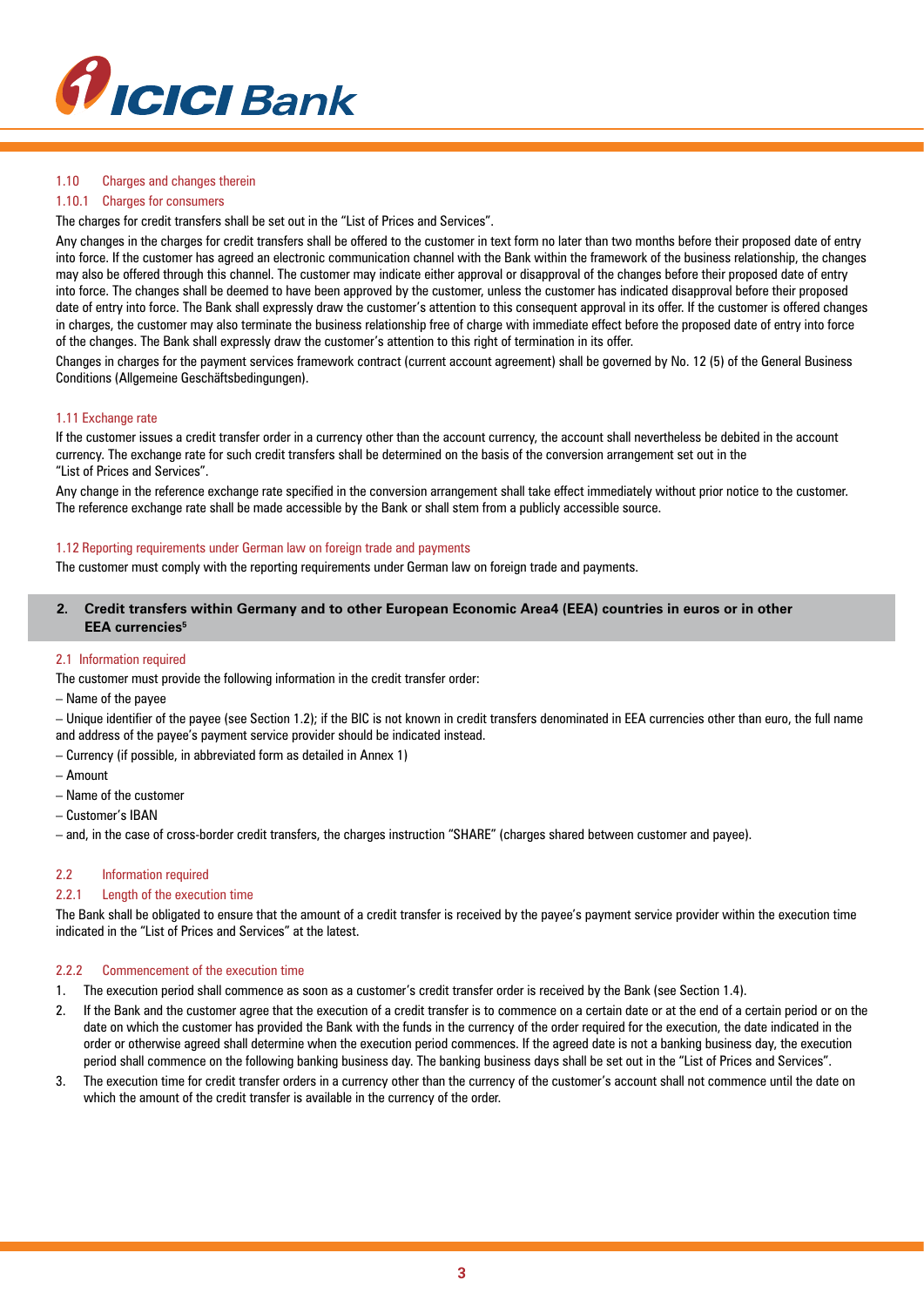

## 2.3 Customer's entitlement to a refund, correction and compensation

## 2.3.1 Refund for unauthorised credit transfers

If a credit transfer is unauthorised (see Section 1.3, paragraph 2), the Bank shall have no claim against the customer for reimbursement of its expenses. It shall be obligated to refund the amount of the credit transfer to the customer without delay and, if the amount has been debited to an account held by the customer, to restore the balance of this account to what it would have been without debiting for the unauthorised credit transfer. This obligation must be fulfilled no later than the end of the business day as indicated in the List of "Prices and Services" which comes after the day on which the Bank was notified that the credit transfer is unauthorised, or the Bank has obtained knowledge thereof by some other means. If the Bank has informed a competent authority in writing of legitimate reasons for suspecting fraudulent conduct on the part of the customer, the Bank shall be required to consider and to fulfil its obligation arising from sentence 2 without delay if its suspicion of fraud is not confirmed. If the credit transfer is initiated by the customer through a payment initiation service provider, the obligations arising from sentences 2 to 4 shall apply to the Bank.

#### 2.3.2 Entitlement in the case of non-execution, incorrect or delayed execution of authorised credit transfers

- 1. In the case of non-execution or incorrect execution of an authorised credit transfer, the customer may request the Bank to refund the full amount of the credit transfer without delay insofar as the payment was not made or not made correctly. If the amount has been debited to the customer's account, the Bank shall restore the balance of this account to what it would have been without debiting for the non-executed or incorrectly executed payment transaction. If a credit transfer is initiated by the customer through a payment initiation service provider, the obligations arising from sentences 1 and 2 shall apply to the Bank. If the Bank or any intermediary institutions have deducted charges from the amount of the credit transfer, the Bank shall remit the amount deducted in favour of the payee without delay.
- 2. Over and above paragraph 1, the customer may request the Bank to refund any charges and interest insofar as these were levied on the customer or debited to the customer's account in connection with the non-execution or incorrect execution of the credit transfer.
- 3. In the case of delayed execution of an authorised credit transfer, the customer may ask the Bank to request the payee's payment service provider to credit the payment amount to the payee's payment account as if the credit transfer had been duly executed. The obligation arising from sentence 1 shall also apply if the credit transfer is initiated by the customer through a payment initiation service provider. If the Bank proves that the payment amount reached the payee's payment service provider in due time, this obligation shall not apply. The obligation arising from sentence 1 shall also not apply if the customer is not a consumer.
- 4. If a credit transfer was not executed or not executed correctly, the Bank shall, at the customer's request, reconstruct the processing of the payment and inform the customer of the result thereof.

## 2.3.3 Compensation for neglect of duty

- 1. In the case of non-execution, incorrect execution or delayed execution of an authorised credit transfer, or if a credit transfer is unauthorised, the customer may request the Bank to provide compensation for any loss or damage not already covered by Sections 2.3.1 and 2.3.2. This shall not apply if the Bank is not responsible for the neglect of duty. The Bank shall be liable in this connection for any fault on the part of an intermediary institution to the same extent as for any fault on its own part, unless the main cause of the loss or damage lies with an intermediary institution specified by the customer. If the customer has contributed to the occurrence of any loss or damage through culpable conduct, the principles of contributory negligence shall determine the extent to which the Bank and the customer must bear the loss or damage.
- 2. Liability under paragraph 1 shall be limited to **€** 12,500. This limitation of liability shall not apply to
- unauthorised credit transfers
- cases of deliberate intent or gross negligence by the Bank
- risks which the Bank has assumed on an exceptional basis and,
- if the customer is a consumer, loss of interest.

#### 2.3.4 Entitlement of customers who are not consumers

By way of derogation from the entitlement under Sections 2.3.2 and 2.3.3, customers who are not consumers shall only have a claim for compensation – besides any claims for restitution under Sections 667 and 812 ff. of the German Civil Code (Bürgerliches Gesetzbuch [BGB]) – for an authorised credit transfer that is not executed, not executed correctly or executed with a delay or for an unauthorised credit transfer in accordance with the following rules: – The Bank shall be liable for any fault on its own part. If the customer has contributed to the occurrence of any loss or damage through culpable conduct, the principles of contributory negligence shall determine the extent to which the Bank and the customer must bear the loss or damage.

– The Bank shall not be liable for any fault on the part of intermediary institutions chosen by it. In such cases, the Bank's liability shall be limited to the careful selection and instruction of the first intermediary institution (order passed on to a third party).

– The amount of the customer's claim for compensation shall be limited to the amount of the credit transfer, plus the charges and interest levied by the Bank. Where claims for consequential loss or damage are asserted, such claims shall be limited to a maximum of **€** 12,500 per credit transfer. This limitation of liability shall not apply to deliberate intent or gross negligence by the Bank or to risks which the Bank has assumed on an exceptional basis or to unauthorised credit transfers.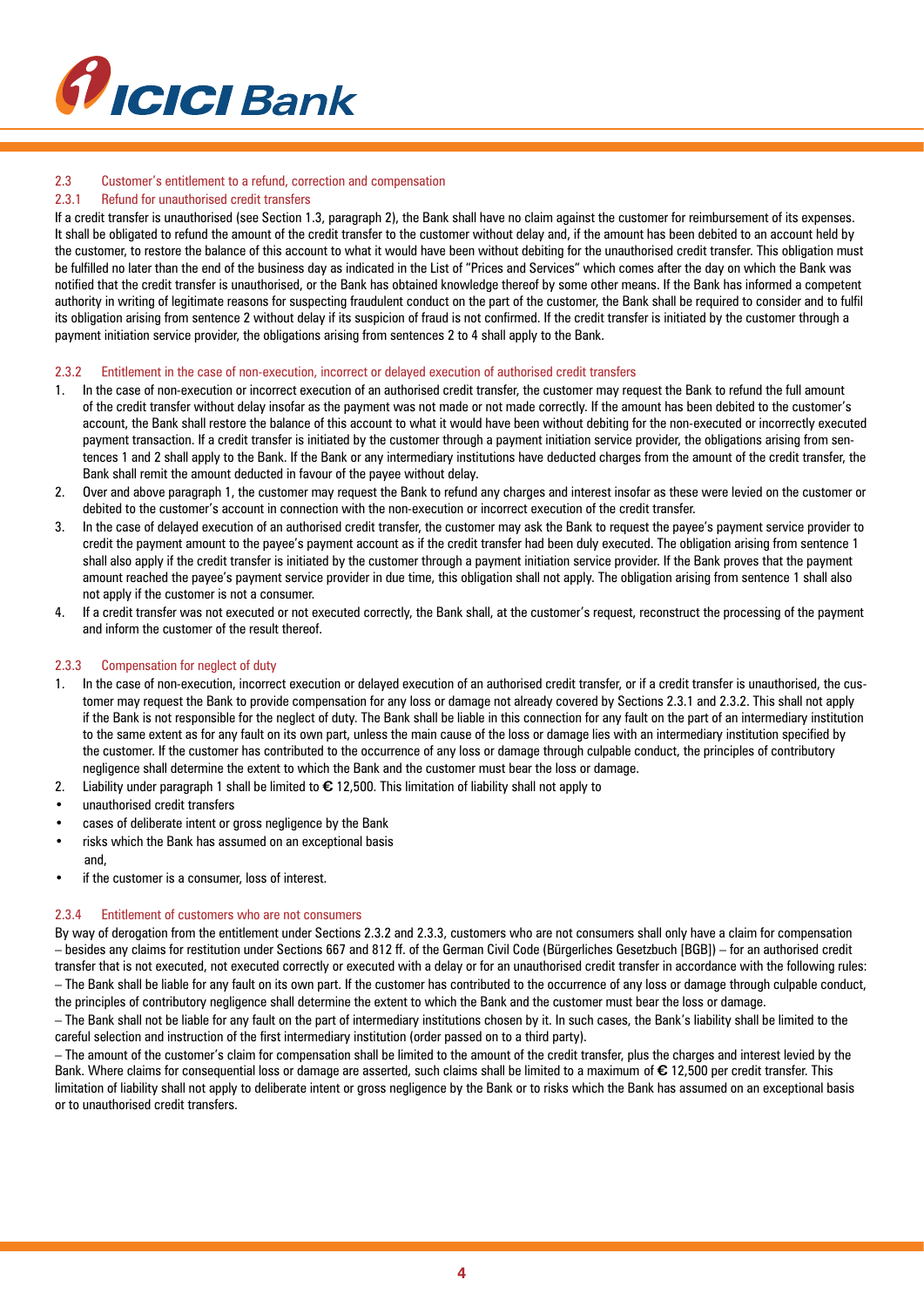

## 2.3.5 Preclusion of liability and objection

(1) Any liability by the Bank under Sections 2.3.2 to 2.3.4 shall be precluded in the following cases:

- The Bank proves to the customer that the full amount of the credit transfer was received by the payee's payment service provider in due time.
- The credit transfer was executed in conformity with the incorrect unique identifier of the payee provided by the customer (see Section 1.2). In this case, the customer may, however, request the Bank to make reasonable efforts to recover the amount of the credit transfer. If it is not possible to recover the amount of the credit transfer, the Bank shall be obligated to provide to the customer, at the customer's written request, all available information so that the customer can assert a claim for a refund of the amount of the credit transfer against the actual recipient of the credit transfer. For its activities pursuant to sentences 2 and 3 of this bullet point, the Bank shall levy the charge set out in the "List of Prices and Services".
- (2) Any claims by the customer under Sections 2.3.1 to 2.3.4 and any objections by the customer against the Bank as a result of non-execution or incorrect execution of credit transfers or as a result of unauthorised credit transfers shall be precluded if the customer fails to inform the Bank thereof within a period of 13 months at the latest after being debited for an unauthorised or incorrectly executed credit transfer. This period shall start to run only once the Bank has informed the customer about the debit entry for the credit transfer through the agreed account information channel no later than one month after the debit entry was made; otherwise the date on which the customer is informed shall determine when the period commences. Customers may assert claims for compensation under Section 2.3.3 also after expiry of the period referred to in sentence 1 if they were prevented, through no fault of their own, from adhering to this period. Sentences 1 to 3 shall also apply if the customer initiates the credit transfer through a payment initiation service provider.

(3) Any claims by the customer shall be precluded if the circumstances substantiating a claim

- are based upon an exceptional and unforeseeable event on which the Bank has no influence and whose consequences could not have been avoided even by exercising due diligence or
- were brought about by the Bank as a result of a statutory obligation.

## **3. Credit transfers within Germany and to other European Economic Area6 (EEA) countries in the currency of a non-EEA country (third-country currency7 ) and credit transfers to non-EEA countries (third countries8 )**

3.1 Credit transfers within Germany and to other European Economic Area (EEA) countries in the currency of a non-EEA country (third-country currency)

## 3.1.1 Information required

The customer must provide the following information for the execution of a credit transfer order:

## – Name of the payee 4

- Unique identifier of the payee (see Section 1.2); if the BIC is not known in cross-border credit transfers, the full name and address of the payee's payment service provider should be indicated instead.
- Country of destination (if possible, in abbreviated form as detailed in Annex 1)
- Currency (if possible, in abbreviated form as detailed in Annex 1)
- Amount
- Name of the customer
- Customer's account number (Kontonummer) and bank code (Bankleitzahl) or IBANeven by exercising due diligence or were brought about by the Bank as a result of a statutory obligation.

## 3.1.2 Execution time

Credit transfers shall be executed as soon as possible.

#### 3.1.3 Customer's entitlement to a refund, correction and compensation

## 3.1.3.1 Refund for unauthorised credit transfers

If a credit transfer is unauthorised (see Section 1.3, paragraph 2), the Bank shall have no claim against the customer for reimbursement of its expenses. It shall be obligated to refund the amount of the credit transfer to the customer without delay and, if the amount has been debited to an account held by the customer, to restore the balance of this account to what it would have been without debiting for the unauthorised credit transfer.

This obligation must be fulfilled no later than the end of the business day as indicated in the "List of Prices and Services" which comes after the day on which the Bank was notified that the credit transfer is unauthorised, or the Bank has obtained knowledge thereof by some other means. If the Bank has informed a competent authority in writing of legitimate reasons for suspecting fraudulent conduct on the part of the customer, the Bank shall be required to consider and to fulfil its obligation arising from sentence 2 without delay if its suspicion of fraud is not confirmed. If the credit transfer is initiated through a payment initiation service provider, the obligations arising from sentences 2 to 4 shall apply to the Bank.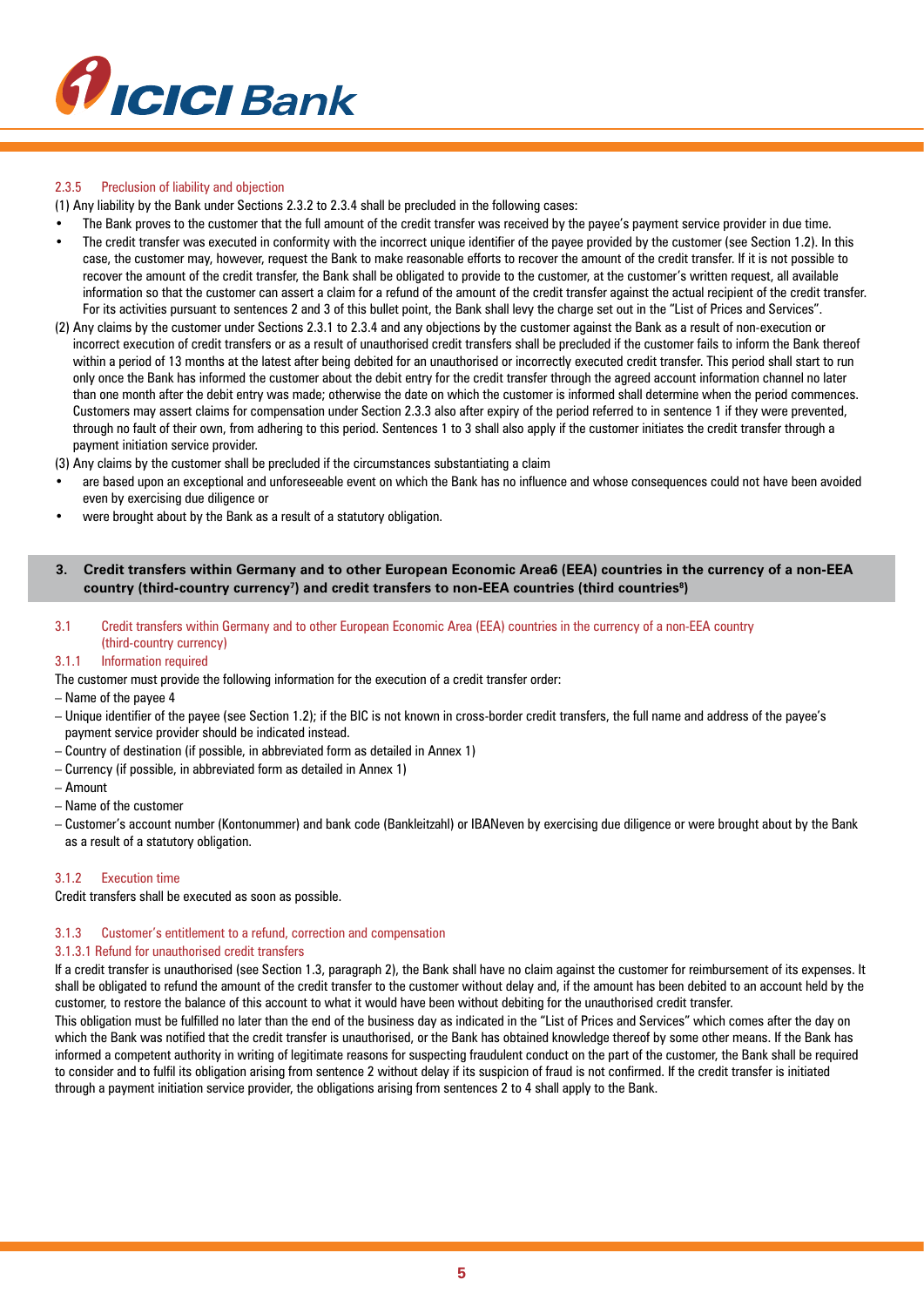

#### 3.1.3.2 Entitlement in the case of non-execution, incorrect execution or delayed execution of authorised credit transfers

- 1. In the case of non-execution or incorrect execution of an authorised credit transfer, the customer may request the Bank to refund the full amount of the credit transfer without delay insofar as the payment was not made or not made correctly. If the amount has been debited to the customer's account, the
- 2. Bank shall restore the balance of this account to what it would have been without debiting for the non-executed or incorrectly executed payment transaction. If a credit transfer is initiated by the customer through a payment initiation service provider, the obligations arising from sentences 1 and 2 shall apply to the Bank. If the Bank or any intermediary institutions have deducted charges from the amount of the credit transfer, the Bank shall remit the amount deducted in favour of the payee without delay.
- 3. Over and above paragraph 1, the customer may request the Bank to refund any charges and interest insofar as these were levied on the customer or debited to the customer's account in connection with the non-execution or incorrect execution of the credit transfer.
- 4. In the case of delayed execution of an authorised credit transfer, the customer may ask the Bank to request the payee's payment service provider to credit the payment amount to the payee's payment account as if the credit transfer had been duly executed. The obligation arising from sentence 1 shall also apply if the credit transfer is initiated by the customer through a payment initiation service provider. If the Bank proves that the payment amount reached the payee's payment service provider in due time, this obligation shall not apply. The obligation arising from sentence 1 shall also not apply if the customer is not a consumer.
- 5. If a credit transfer was not executed or not executed correctly, the Bank shall, at the customer's request, reconstruct the processing of the payment and inform the customer of the result thereof.

#### 3.1.3.3 Compensation for neglect of duty

In the case of non-execution, incorrect execution or delayed execution of an authorised credit transfer, or if a credit transfer is unauthorised, the customer may request the Bank to provide compensation for any loss or damage not already covered by Sections 3.1.3.1 and 3.1.3.2. This shall not apply if the Bank is not responsible for the neglect of duty. The Bank shall be liable in this connection for any fault on the part of an intermediary institution to the same extent as for any fault on its own part, unless the main cause of the loss or damage lies with an intermediary institution specified by the customer. If the customer has contributed to the occurrence of any loss or damage through culpable conduct, the principles of contributory negligence shall determine the extent to which the Bank and the customer must bear the loss or damage. (2) Liability under paragraph 1 shall be limited to **€** 12,500. This limitation of liability shall not apply to

- unauthorised credit transfers
- cases of deliberate intent or gross negligence by the Bank
- risks which the Bank has assumed on an exceptional basis and,
- if the customer is a consumer, loss of interest.

#### 3.1.3.4 Special rules for the parts of a credit transfer effected outside the EEA

With regard to the parts of a credit transfer effected outside the EEA, customers shall, by way of derogation from the entitlement under Sections 3.1.3.2 and 3.1.3.3, only have a claim for compensation – besides any claims for restitution under Sections 667 and 812 ff. of the German Civil Code (Bürgerliches Gesetzbuch [BGB]) – for an authorised credit transfer that is not executed, not executed correctly or executed with a delay or for an unauthorised credit transfer in accordance with the following rules: – The Bank shall be liable for any fault on its own part. If the customer has contributed to the occurrence of any loss or damage through culpable conduct, the principles of contributory negligence shall determine the extent to which the Bank and the customer must bear the loss or damage.

– The Bank shall not be liable for any fault on the part of intermediary institutions chosen by it. In such cases, the Bank's liability shall be limited to the careful selection and instruction of the first intermediary institution (order passed on to a third party).

– The Bank's liability shall be limited to a maximum of **€** 12,500 per credit transfer. This limitation of liability shall not apply to deliberate intent or gross negligence by the Bank or to risks which the Bank has assumed on an exceptional basis or for unauthorised credit transfers.

- cases of deliberate intent or gross negligence by the Bank
- risks which the Bank has assumed on an exceptional basis and,
- if the customer is a consumer, loss of interest.

#### 3.1.3.5 Entitlement of customers who are not consumers

By way of derogation from the entitlement under Sections 3.1.3.2 and 3.1.3.3, customers who are not consumers shall only have a claim for compensation – besides any claims for restitution under Sections 667 and 812 ff. of the German Civil Code (Bürgerliches Gesetzbuch [BGB]) – for an authorised credit transfer that is not executed, not executed correctly or executed with a delay or for an unauthorised credit transfer in accordance with the following rules:

– The Bank shall be liable for any fault on its own part. If the customer has contributed to the occurrence of any loss or damage through culpable conduct, the principles of contributory negligence shall determine the extent to which the Bank and the customer must bear the loss or damage.

– The Bank shall not be liable for any fault on the part of intermediary institutions chosen by it. In such cases, the Bank's liability shall be limited to the careful selection and instruction of the first intermediary institution (order passed on to a third party).

– The amount of the customer's claim for compensation shall be limited to the amount of the credit transfer, plus the charges and interest levied by the Bank. Where claims for consequential loss or damage are asserted, such claims shall be limited to a maximum of **€** 12,500 per credit transfer. This limitation of liability shall not apply to deliberate intent or gross negligence by the Bank or to risks which the Bank has assumed on an exceptional basis or to unauthorised credit transfers.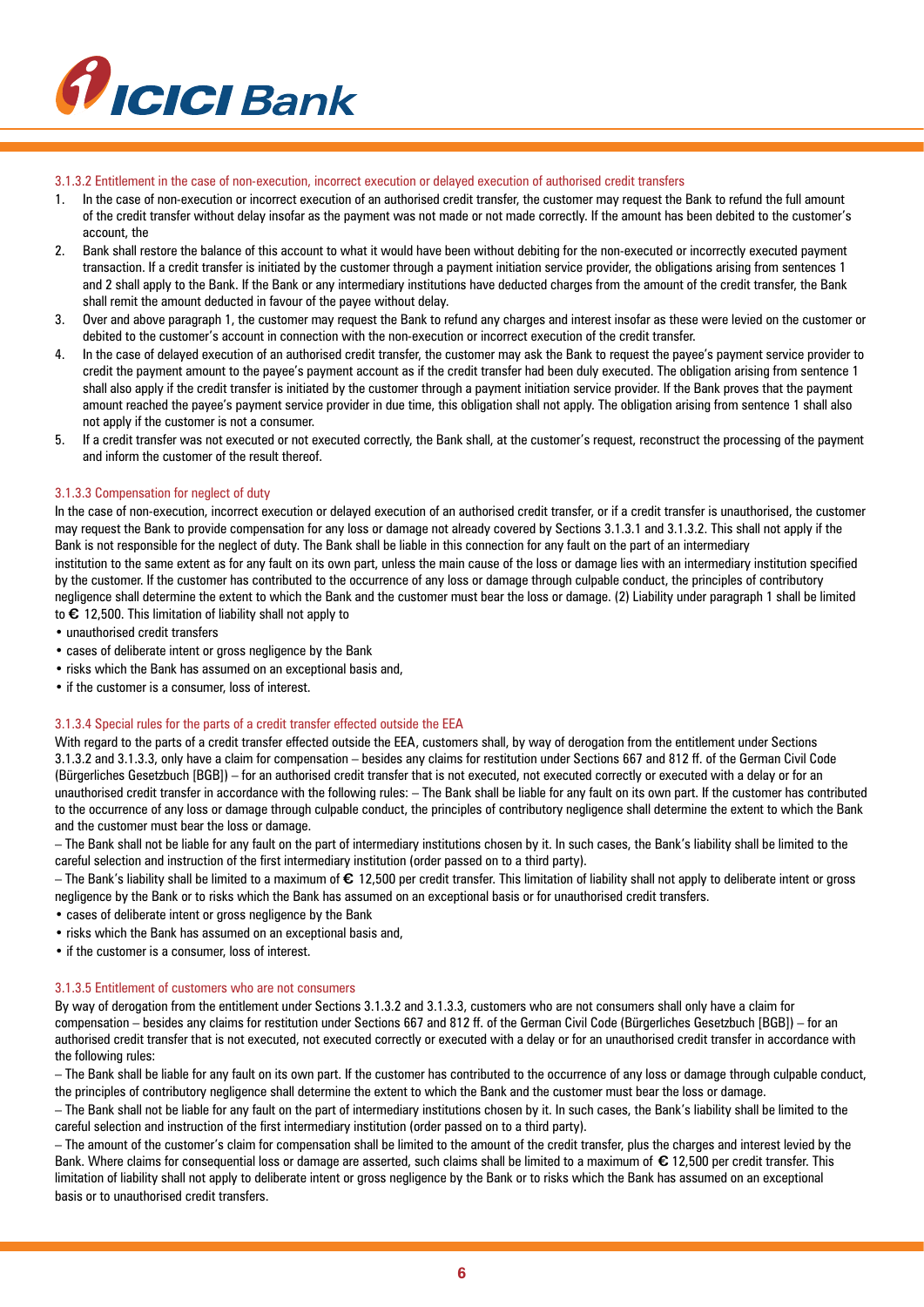

## 3.1.3.6 Preclusion of liability and objection

- 1. Any liability by the Bank under Sections 3.1.3.2 to 3.1.3.5 shall be precluded in the following cases:
- The Bank proves to the customer that the full amount of the credit transfer was received by the payee's payment service provider in due time.
- The credit transfer was executed in conformity with the incorrect unique identifier of the payee provided by the customer (see Section 1.2). In this case, the customer may, however, request the Bank to make reasonable efforts to recover the amount of the credit transfer. If it is not possible to recover the amount of the credit transfer, the Bank shall be obligated to provide to the customer, at the customer's written request, all available information so that the customer can assert a claim for a refund of the amount of the credit transfer against the actual recipient of the credit transfer.

For its activities pursuant to sentences 2 and 3 of this bullet point, the Bank shall levy the charge set out in the "List of Prices and Services".

- 2. Any claims by the customer under Sections 3.1.3.1 to 3.1.3.5 and any objections by the customer against the Bank as a result of non-execution or incorrect execution of credit transfers or as a result of unauthorised credit transfers shall be precluded if the customer fails to inform the Bank thereof within a period of 13 months at the latest after being debited for an unauthorised or incorrectly executed credit transfer. This period shall start to run only once the Bank has informed the customer about the debit entry for the credit transfer through the agreed account information channel no later than one month after the debit entry was made; otherwise the date on which the customer is informed shall determine when the period commences. Customers may assert claims for compensation under Section 3.1.3.3 also after expiry of the period referred to in sentence 1 if they were prevented, through no fault of their own, from adhering to this period. Sentences 1 to 3 shall also apply if the customer initiates the credit transfer through a payment initiation service provider.
- 3. Any claims by the customer shall be precluded if the circumstances substantiating a claim

• are based upon an exceptional and unforeseeable event on which the Bank has no influence and whose consequences could not have been avoided even by exercising due diligence or

- were brought about by the Bank as a result of a statutory obligation.
- 3.2 Credit transfers to non-EEA countries (third countries) 9

## 3.2.1 Information required

The customer must provide the following information for the execution of a credit transfer order:

– Name of the payee

– Unique identifier of the payee (see Section 1.2); if the BIC is not known in cross-border credit transfers, the full name and address of the payee's payment service provider should be indicated instead.

- Country of destination (if possible, in abbreviated form as detailed in Annex 1)
- Currency (if possible, in abbreviated form as detailed in Annex 1)
- Amount
- Name of the customer
- Customer's account number (Kontonummer) and bank code (Bankleitzahl) or IBAN

#### 3.1.2 Execution time

Credit transfers shall be executed as soon as possible.

#### 3.1.3 Customer's entitlement to a refund, correction and compensation

## 3.2.3.1 Refund for unauthorised credit transfers

- 1. If a credit transfer is unauthorised (see Section 1.3, paragraph 2 above), the Bank shall have no claim against the customer for reimbursement of its expenses. It shall be obligated to refund the amount of the credit transfer to the customer without delay and, if the amount has been debited to an account held by the customer, to restore the balance of this account to what it would have been without debiting for the unauthorised credit transfer.
- 2. This obligation must be fulfilled no later than the end of the business day as indicated in the "List of Prices and Services" which comes after the day on which the Bank was notified that the credit transfer is unauthorised, or the Bank has obtained knowledge thereof by some other means. If the Bank has informed a competent authority in writing of legitimate reasons for suspecting fraudulent conduct on the part of the customer, the Bank shall be required to consider and to fulfil its obligation arising from sentence 2 without delay if its suspicion of fraud is not confirmed. If the credit transfer is initiated by the customer through a payment initiation service provider, the obligations arising from sentences 2 to 4 shall apply to the Bank. In the case of other loss or damage resulting from an unauthorised credit transfer, the Bank shall be liable for any fault on its own part. If the customer has contributed to the occurrence of any loss or damage through culpable conduct, the principles of contributory negligence shall determine the extent to which the Bank and the customer must bear the loss or damage.

#### 3.2.3.2 Liability for non-execution, incorrect or delayed execution of authorised credit transfers

In the case of non-execution, incorrect execution or delayed execution of an authorised credit transfer, customers shall have a claim for compensation – besides any claims for restitution under Sections 667 and 812 ff. of the German Civil Code (Bürgerliches Gesetzbuch [BGB]) – in accordance with the following rules:

– The Bank shall be liable for any fault on its own part. If the customer has contributed to the occurrence of any loss or damage through culpable conduct, the principles of contributory negligence shall determine the extent to which the Bank and the customer must bear the loss or damage.

– The Bank shall not be liable for any fault on the part of intermediary institutions chosen by it. In such cases, the Bank's liability shall be limited to the careful selection and instruction of the first intermediary institution (order passed on to a third party).

– The Bank's liability shall be limited to a maximum of **€** 12,500 per credit transfer. This limitation of liability shall not apply to deliberate intent or gross negligence by the Bank or to risks which the Bank has assumed on an exceptional basis.duct, the principles of contributory negligence shall determine the extent to which the Bank and the customer must bear the loss or damage.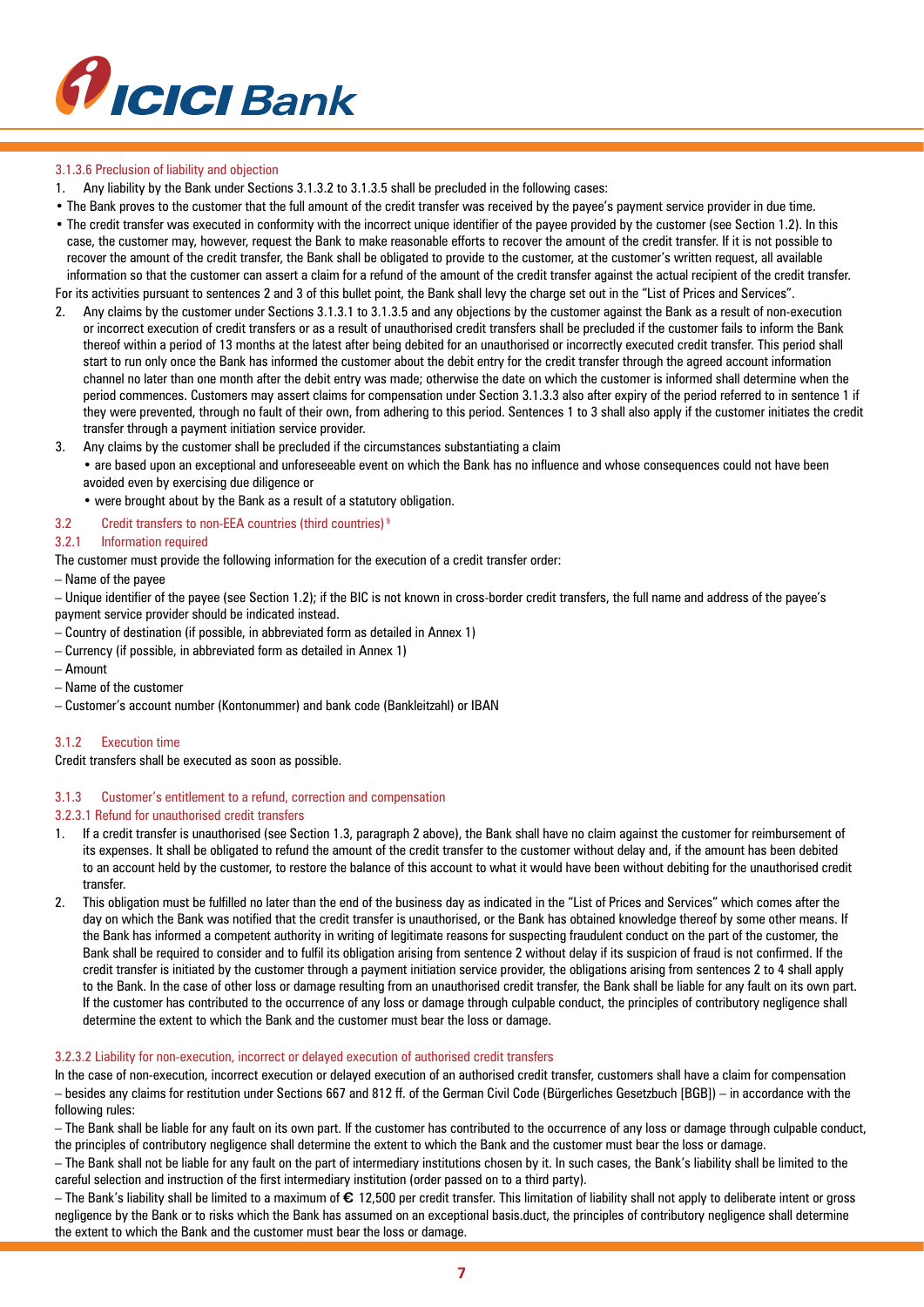

## 3.2.3.3 Preclusion of liability and objection

1. Any liability by the Bank under Section 3.2.3.2 shall be precluded in the following cases:

• The Bank proves to the customer that the full amount of the credit transfer was received by the payee's payment service provider in due time.

• The credit transfer was executed in conformity with the incorrect unique identifier of the payee provided by the customer (see Section 1.2). In this case, the customer may, however, request the Bank to make reasonable efforts to recover the amount of the credit transfer. For its activities pursuant to sentence 2 of this bullet point, the Bank shall levy the charge set out in the "List of Prices and Services".

- 2. Any claims by the customer under Sections 3.2.3.1 and 3.2.3.2 and any objections by the customer against the Bank as a result of non-execution or incorrect execution of credit transfers or as a result of unauthorised credit transfers shall be precluded if the customer fails to inform the Bank thereof within a period of 13 months at the latest after being debited for an unauthorised or incorrectly executed credit transfer. This period shall start to run only once the Bank has informed the customer about the debit entry for the credit transfer through the agreed account information channel no later than one month after the debit entry was made; otherwise the date on which the customer is informed shall determine when the period commences. Customers may assert claims for compensation under Section 3.1.3.3 also after expiry of the period referred to in sentence 1 if they were prevented, through no fault of their own, from adhering to this period. Sentences 1 to 3 shall also apply if the customer initiates the credit transfer through a payment initiation service provider.
- 3. Any claims by the customer shall be precluded if the circumstances substantiating a claim
- are based upon an exceptional and unforeseeable event on which the Bank has no influence and whose consequences could not have been avoided even by exercising due diligence or
- were brought about by the Bank as a result of a statutory obligation.